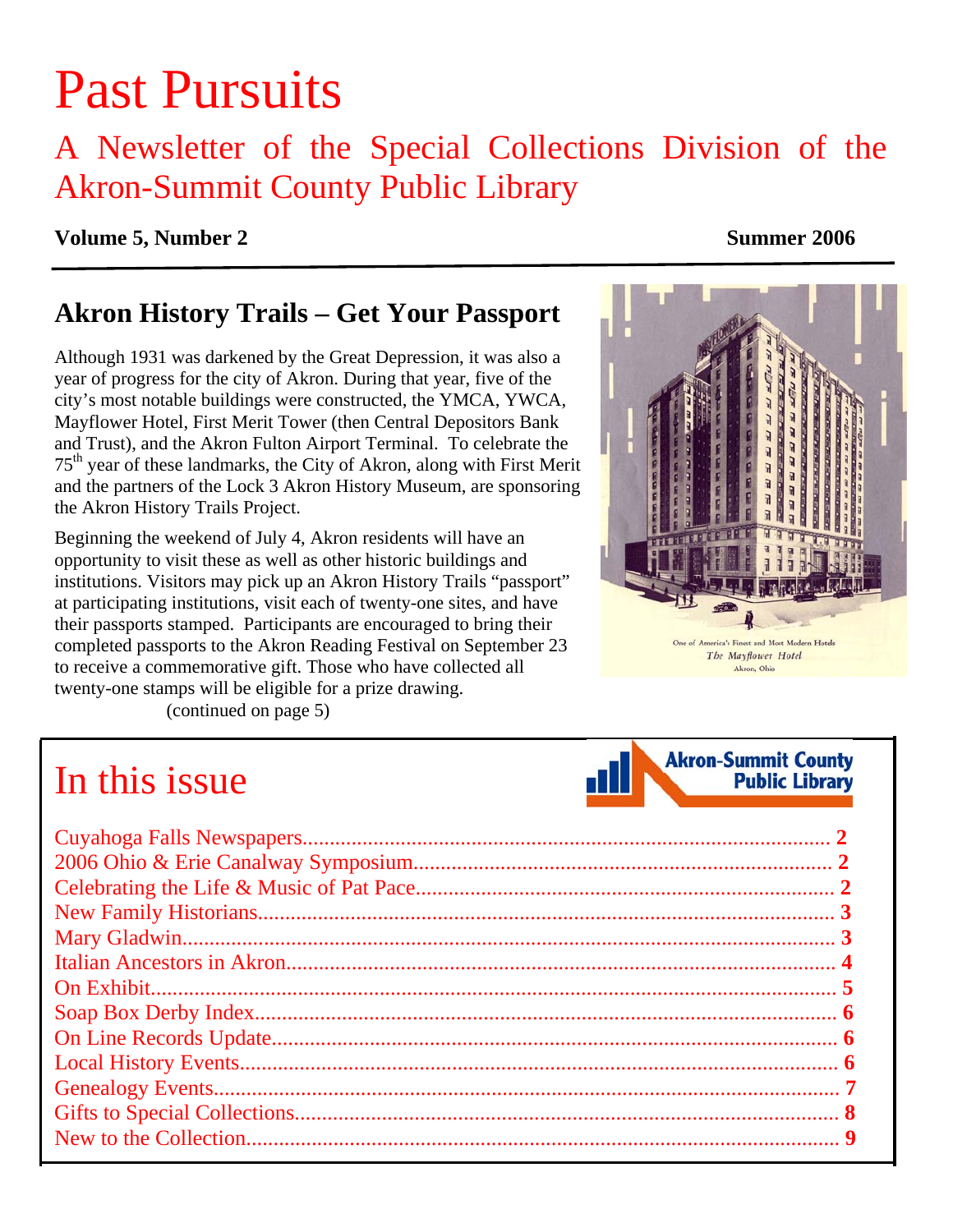### <span id="page-1-0"></span>**Cuyahoga Falls Newspapers on Microfilm**

Special Collections extends a very special thank you to the Summit County Chapter of the Ohio Genealogical Society for generously donating funds to reproduce the *Cuyahoga Falls Reporter* from 1870-1952. This latest addition greatly enhances our local newspaper collection, and will surely be a valuable resource for family historians. We would also like to thank the Cuyahoga Falls Library for agreeing to loan their film to be reproduced.

### **2006 Ohio & Erie Canalway Symposium: Implementing Regional Innovation**

On April 5, 2006, The Ohio & Erie Canalway Association (OECA) held their Canalway Symposium at Main Library. The OECA is an organization designated by Congress to manage the Ohio and Erie National Heritage Canalway which stretches from downtown Cleveland to the Tuscarawas River Valley. The symposium was geared for non-profit organizations and several interesting group sessions were held throughout the day. These sessions, presented by the OECA, addressed questions about how the Ohio and Erie Canal is presented in school classrooms as well as how to interpret and present information about the Ohio and Erie Canal. Creative partnering with varied organizations was also a popular topic.

One of the featured events of the Symposium was the debut of the new [OECA website](http://www.ohioanderiecanalway.com/). It presents the history of the Ohio and Erie Canal, as well as current maps of the Canalway and surrounding parks and recreation areas that are a part of the Heritage Area. This attractive website provides a gateway to information about the varied events hosted by different organizations along the canalway. A visitor can create an itinerary on line that includes a wide range of events hosted by different organizations. Presenting all of these organizations and events together provides visitors

with a much more complete and interesting view of the canal's important history.

Share some of the excitement of the canalway, visit [http://www.ohioanderiecanalway.com](http://www.ohioanderiecanalway.com/) and plan your next visit through this historic corridor.

### **Celebrating the Life & Music of Pat Pace**

A musical tribute and memorial was held on May  $2^{nd}$ at Beth El Congregation to honor the recently deceased musician, Pat Pace. A child prodigy and a student of the Juilliard School of Music in piano composition, his reputation was largely built on his unique ability to compose jazz. He was also a prominent figure in classical music in Northeast Ohio. He was not only a soloist for the Akron Symphony Orchestra, but his classical compositions were performed by the Akron Symphony Orchestra, the Cleveland Philharmonic, and by other national organizations.

The memorial tribute presented Pat Pace's work from the late 1950s to 2005, showcasing many past and recent works that were previously unpublished. This celebration was made possible by the efforts of Roland Paolucci and the Pace family, who were gracious enough to open up this memorial event to the general public. The 16 selected pieces written by Pat were played by several different musicians, including some of Pat's past students, long-time fellow musicians, and two outstanding big band numbers, each performed by the University of Akron Jazz Ensemble and the Kent State University Jazz Ensemble, respectively. There were also brief yet very touching stories told by Pat Pace's widow, Lisa Pace, and his son, Adam Pace. A few other friends were willing to share special moments and memories of their unforgettable experiences with Pat.

For anyone who truly appreciates jazz music, and for the standing-room-only crowd who came to hear Pat Pace's music, it was an unforgettable evening. For more information about this musician's life and work see [www.patpace.com](http://www.patpace.com/).

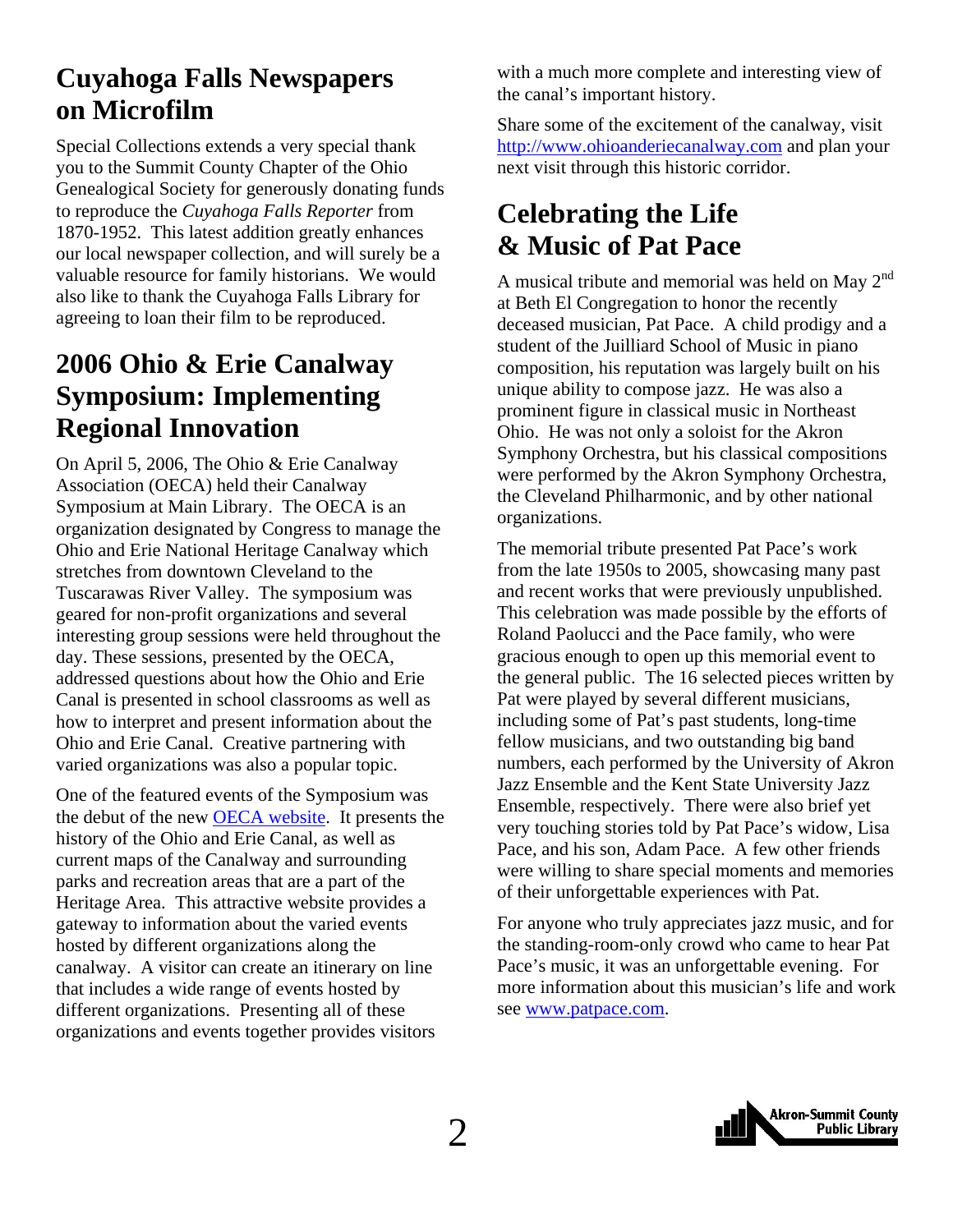### <span id="page-2-0"></span>**New Family Historians**

The Special Collections Division is pleased to offer orientation sessions for new family historians. All of the sessions listed below are the same and will include an overview of the genealogical resources available at the Akron-Summit County Public Library, suggestions for getting started, and tips for organizing your research. All sessions are held in Special Collections at the Main Library.

- Saturday, June 24, 10:00-11:00 am
- Tuesday, July 18, 6:30-7:30 pm
- Saturday, August 19, 10:00-11:00 am
- Tuesday, September 19, 6:30-7:30 pm
- Saturday, October 21, 10:00-11:00 pm

For more information, please contact Special Collections at 330.643.9030 or [speccollections@akronlibrary.org.](mailto:speccollections@akronlibrary.org)

### **Mary Gladwin**

You may have missed it, but each year National Nurses Day is recognized on May 6. With that in mind, did you know that Akron was home to one of the more prominent American nurses? She was even awarded the profession's highest international honor It's true. She was Akron's own Mary Elizabeth Gladwin.

Mary was born in Staffordshire, England on December 24, 1861 and came to America as a small child with her parents, settling in Akron. After graduating from Buchtel College (now the University of Akron) in 1887, she was a schoolteacher for a few short years. But by 1895, Akron city directories reveal she had decided to enter the nursing profession. When the Spanish-American War began, Mary went to Cuba, Puerto Rico, and later the Philippines working as a nurse. In 1904, she went to Hiroshima, Japan and worked there along with other American volunteer nurses treating the wounded from the Russo-Japanese war. For this service, she was decorated by the Emperor of Japan.

Returning to Akron to be with her ailing mother, Mary worked as a company nurse for the B.F. Goodrich Co., a position she held for several years. In March of 1913, Ohio suffered perhaps the worst natural disaster in its history with much of the state being severely flooded. Mary was dispatched to hard-hit Dayton to supervise the Red Cross relief staff working in that city. Then, in 1914, she spent more than a year in Belgrade, Serbia treating the wounded in the Serbian – Austrian conflict. During all her time in Belgrade, she kept a diary of her daily life and the hardships she endured. Entries from the diary reveal in startling clarity the horrors she witnessed with many excerpts reading like a Hollywood screenplay. The diary survived and is held by Archival Services at the University of Akron.

After coming home again, she was instrumental in founding and organizing the Red Cross chapter here in Akron in June of 1916. Shortly afterwards, she returned to Europe for two years where she worked with refugees from many nations in Saloniki, Greece. In recognition of her many accomplishments and dedicated service, in 1920 she received from the International Red Cross Society, Nursing's highest award – the Florence Nightingale Medal.

In the post-war years, Mary appeared on the lecture circuit and served as inspector for various nursing schools in the states of Indiana, Arkansas and Minnesota. After this, she served as superintendent of nurses at St. Mary's Hospital in Rochester, Minnesota, a branch of the Mayo Clinic. She even found time to author three books including *Ethics for Nurses,* which for many years served as the "bible" of nursing students at the University of Akron. Akron-Summit County Public Library's Special Collections Division holds copies of her books. Modest by nature, she avoided the limelight whenever possible going so far as to request the *Beacon Journal* to omit putting her name in print.

Mary died November 22, 1939 in Akron and is buried in the modest family plot in Glendale Cemetery. Despite her many accomplishments, her tombstone bears only the short notation "Women's Overseas Service League." Mary would have approved of the simplicity.

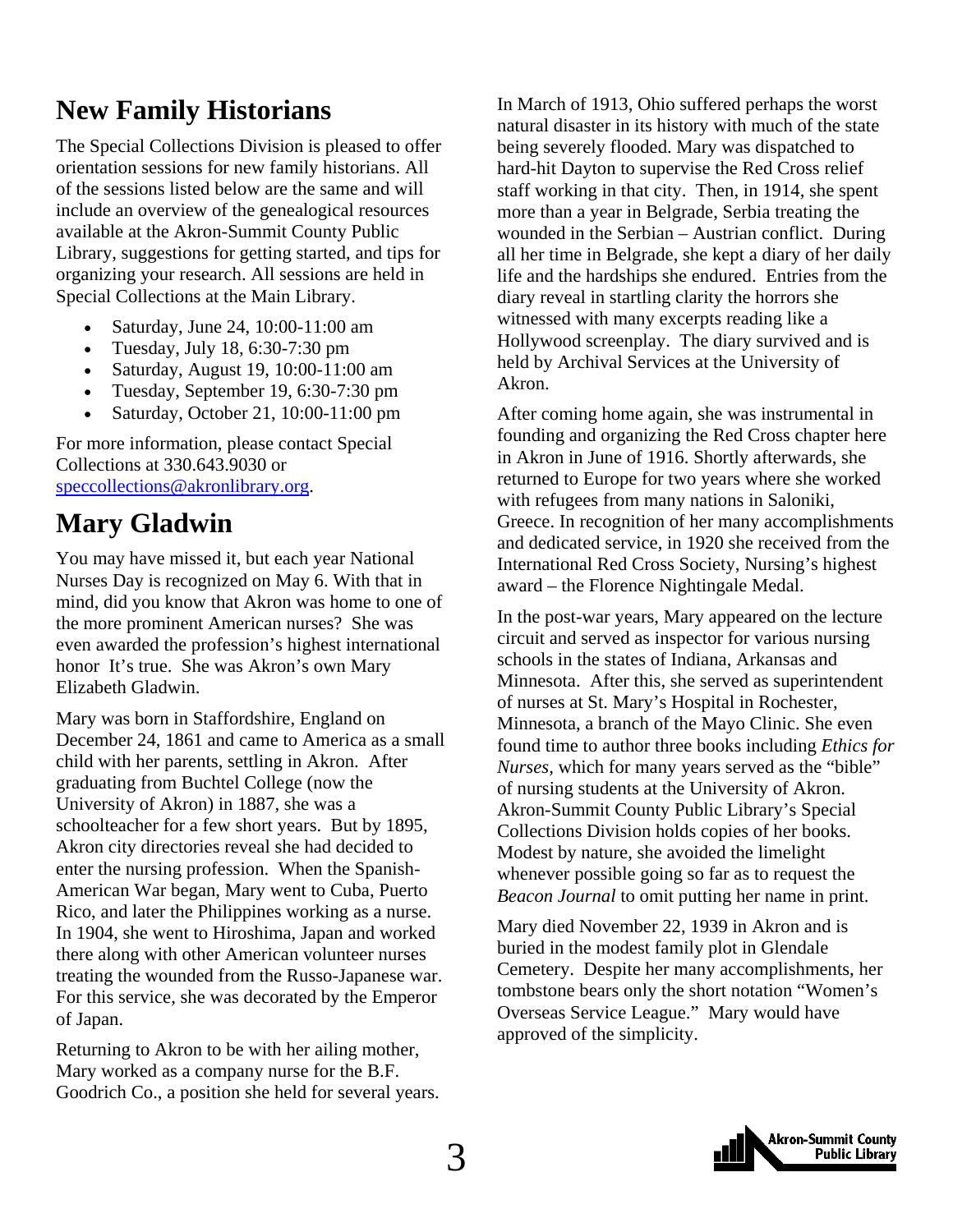### <span id="page-3-0"></span>**Italian Ancestors in Akron**

It is difficult to determine exactly when the first Italian came to Akron. We know that Italians have been immigrating to this part of the world since Cristoforo Columbus arrived in 1492, however, they did not start coming in larger numbers until much later. According to government statistics, many of the earliest immigrants of Italian origin came from Northern Italy at a rate of 300 per year from 1820 to 1850, and about 1,000 persons a year after 1860. Over 5 million Italians immigrated to this country from 1875-1930, of which 80% were from southern Italy and Sicily.

Most of the information we can find on Italian ancestry in the United States really doesn't begin until after 1880, even more is available after 1900. Many came to Akron to work in the rubber factories as so many immigrants did, but they also worked as laborers, merchants, restaurateurs, and stonemasons. It was a common practice for many Italian immigrants to travel back to Italy bringing money for family left behind. In some cases they stayed in the old county to wait out an economic downturn or because US immigration law changed preventing their return. An example of this is when in 1893, the *Akron Beacon Journal* reported that an outbreak of Cholera in Naples caused a temporary ban on Italians from entering or re-entering the US.

After 1900, we begin seeing Italians as a large group of Akron's population. According to the articles reported in the *Akron Beacon Journal*, there seemed to be a very high peak of Italians and other immigrants coming to Akron between 1902 and 1914*.* In 1902, the *Akron Beacon Journal* reports on Italian parades and cultural celebrations such as Columbus Day, The Feast of the Blessed Virgin Mary, and other activities relating to Italian heritage The newspaper article [right] is one example. There were also many Italian-American societies in existence by the early 1900s such as the Sons of Italy, Italian-American Society, Italian-American Republican Club (as well as one for democrats), The Italian-American Political Club, Akron Christopher Columbus Society, and others. For information about today's Italian-American

societies, visit the Council of Italian-American Societies at [http://www.it-am.org](http://www.it-am.org/).



*Akron Beacon Journal*, September 9, 1903

North Akron is the area with the densest population of Italian-Americans, aptly called Akron's Little Italy. In 1922, the old viaduct bridge provided access to this area, which led many Italian immigrants to buy houses and start small businesses. This in turn created an active community and ensured a vital neighborhood for many years. Establishing homes in the North Hill area also allowed families to remain close to downtown, where many immigrants earned their living. When the coal mining industry in Oklahoma slowed down, this neighborhood welcomed many Italian immigrants leaving Oklahoma. By the 1930s, Italians were the largest immigrant group by population in Akron.

Unfortunately, the general march to the suburbs in the 60s and 70s effected many neighborhoods,

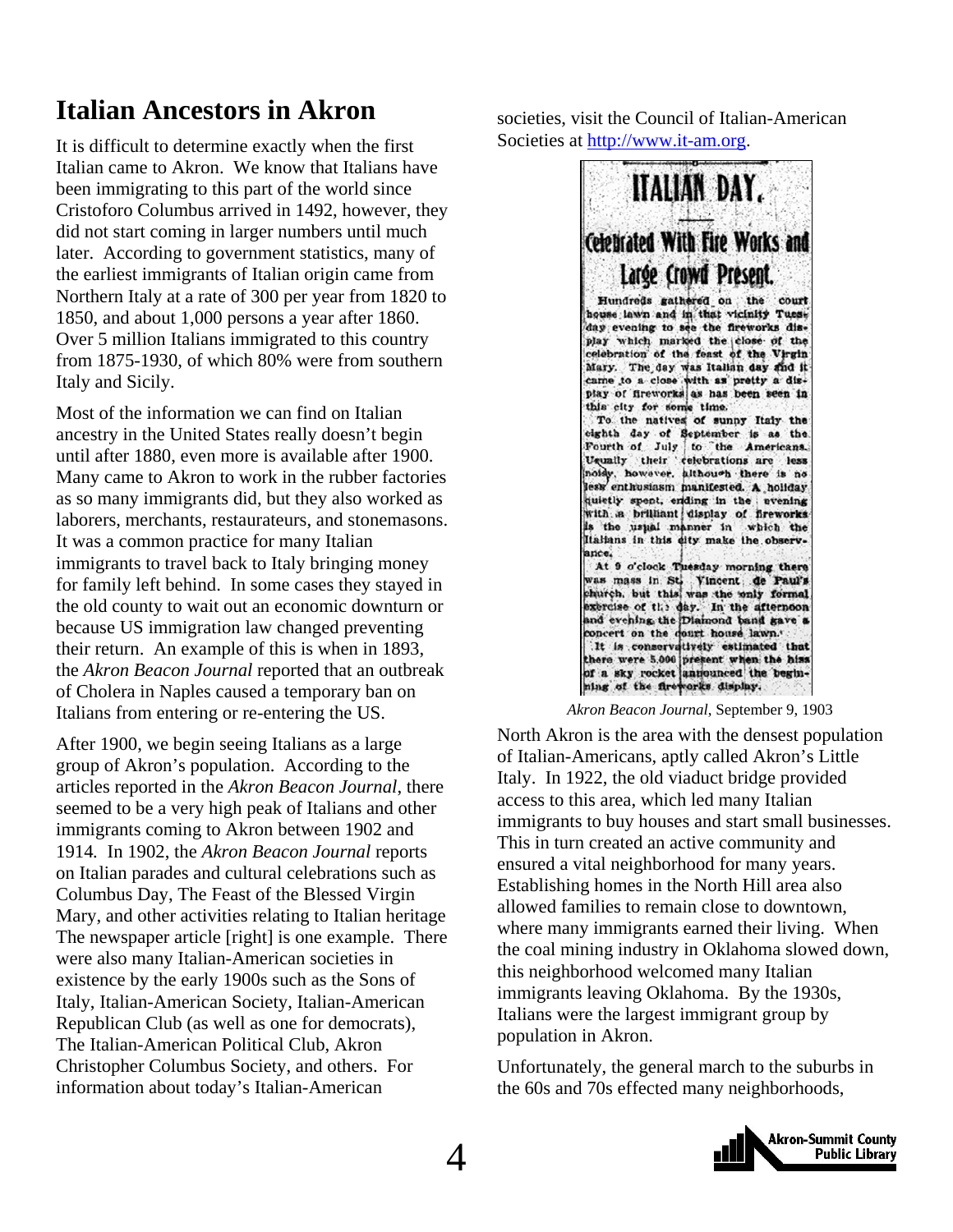<span id="page-4-0"></span>including North Hill. The opening of the All-American Bridge in 1981 did help a little in boosting the commerce in North Akron, but rehabilitation has been slow. Fortunately today you can still experience the Italian heritage of the area at some of the remaining local businesses. There are cannolis from Ninni's Italian Pastry Shop, fresh homemade goods from DeViti's Italian Market, a hot pizza from Emidio and Sons Restaurant, or a fine meal at Nick Anthe's restaurant.

When you begin doing research on your Italian ancestor, you will want to brush up on your Italian history and read about the critical changes occurring after 1870 in Italy. These were contributing factors to the large population of Italians that emigrated here. Learning a little about the geography of where your ancestors came from, be it Italy, Sicily, or Sardinia, may also be helpful.

One great way to trace your Italian ancestor in Akron is by using our Akron City Directories. We have copies that go back as far as 1871. These directories are very helpful in that they list residences and businesses that could be important in putting together the picture of how your ancestor lived when they arrived in this area.

Fortunately, for those of us descended from Italians, records are usually available because our ancestors immigrated in the late  $19<sup>th</sup>$  and early  $20<sup>th</sup>$  centuries. Special Collections has created Research Guides that can help you find your Italian immigrant ancestor: *[Researching Italian Ancestors](http://www.akronlibrary.org/internetresources/sc/pathfinders/ItalianAncestors.pdf)*, *Identifying [Immigrant Ancestors, N](http://www.akronlibrary.org/internetresources/sc/pathfinders/immigrantancestor.pdf)[aturalization Research,](http://www.akronlibrary.org/internetresources/sc/pathfinders/naturalization.pdf)* and *[Passenger List Research.](http://www.akronlibrary.org/internetresources/sc/pathfinders/PassengerList.pdf)*

### **History Trails (continued from pg. 1)**

The weekend will kick off on Friday, June 30 at 10:30 am with the dedication of the newest portion of the Towpath Trail, which connects the Cascade Locks Park with Downtown Akron. The Akron Family Barbecue starts on June 30 and ends with a traditional fireworks display at 9:45 pm. Be sure to visit the Lock 3 Akron History Museum in the O'Neil's Commons. For more information about this summer's events in Akron, visit the City of Akron's website at <http://www.ci.akron.oh.us/>.

### **On Exhibit**

The [Cascade Locks Park Association](http://www.cascadelocks.org/) (CLPA), one of the partners of the Ohio & Erie Canalway Association, is a vital member of the downtown community. Their mission is to preserve, protect and promote the industrial, commercial and cultural history of Cascade Locks Park which runs along locks 10-16 of the Ohio and Erie Canal. This area has been designated the Cascade Locks Historic District. The Special Collections Division of the Akron-Summit County Public Library helps to organize and preserve CLPA's archives. We featured this important organization during the Canalway Symposium by creating an exhibit highlighting the many positive changes in the community for which they are responsible. From preserving original structures like the Mustill Store, to helping push forward the development of the Towpath Trail through downtown Akron, CLPA has become a major part of downtown Akron's renewal and progress.

Coming in late June is an exhibit on Akron during its building boom of 1931. Landmark attractions such as the YWCA, the YMCA, the Mayflower Hotel, First Merit Bank Tower (formerly known as Central-Depositors Bank &Trust) and the Fulton Airport Terminal were all built in 1931. It was the year that the mighty airship the USS Akron was christened for flight at the newly constructed Goodyear Airdock. But it was also the beginning of the Great Depression when the economy was crumbling with over 11 million people unemployed. Racial violence was again on the rise, and gangsters and bootleggers were still active in the last years of Prohibition. Movies were still racy and sassy before enforcement of new censorship laws while fashions were raising the waistlines and softening edges. Benny Goodman was swinging and women were swooning when Rudy Vallee and Bing Crosby sang. People gathered around radios listening to the St. Louis Cardinals make a comeback or read novels by Dashiell Hammett or Agatha Christie. Be sure to visit the exhibit and help Akron celebrate 1931 and all of the changes it brought.

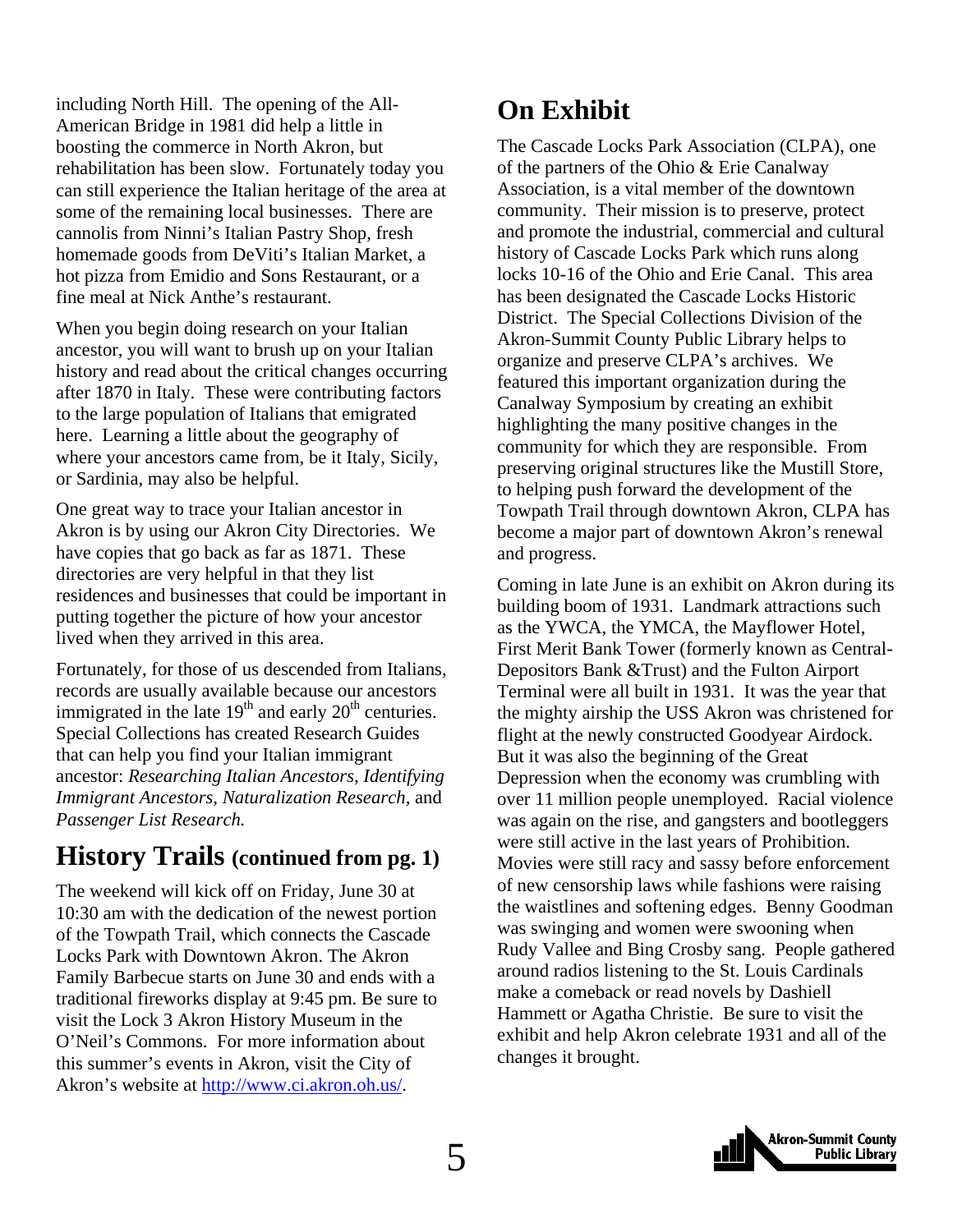### <span id="page-5-0"></span>**Soap Box Derby Index**

Since 1935, Akron has hosted the Annual All-American Soap Box Derby. For years, ASCPL staff has been clipping newspaper articles for vertical files to document the history of one of Akron's most famous events. Those clippings have led to the creation of the Soap Box Derby Database.

This regularly-updated database serves as an index to newspaper articles from the very first local race held in Dayton, Ohio in 1933, to recently published articles in the *Akron Beacon Journal*. The database can be searched by date, keyword, title, or subject and once the correct reference is found, the full article can be printed from *Akron Beacon Journal* microfilm. The original clippings files from which the database was created are still available and have been added to the *Soap Box Derby Collection*.

### **On Line Records Update**

The Missouri Death Certificate Database and index are now available online at

[http://www.sos.mo.gov/archives/resources/deathcert](http://www.sos.mo.gov/archives/resources/deathcertificates/) [ificates/.](http://www.sos.mo.gov/archives/resources/deathcertificates/)

The index can be searched by first and last names, county, and by year and month of death. Once a name is selected, a digitized image of the original certificate can be retrieved. Although the index is complete (1910-1955), digital images are only available through 1922. The project is on-going, so more records will be available in the future.

### **Local History Events**

**Junior League of Akron Designer Show House 2006** 

Summit County Historical Society *June 3 – June 25*  The Perkins Stone Mansion and the John Brown House will be completely redecorated for this event only – showcasing the latest design trends. The grounds will also be reinvigorated by Landscape Designers. Don't miss the chance to see how beautifully old elegance can blend with new style. For more information, call 330.836.4905.

#### **Canal Boat Captain's Ball**

Ohio & Erie Canalway Coalition *Saturday, June 10*  Relive the canal era with dinner, dancing and other special surprises. For more information or reservations, call Dan Rice at 330.434.5657.

#### **Akron District Marbles Tournament**

American Toy Marble Museum *Saturday, June 10, 9:00 am*  Join us at Lock 3 Park to crown Akron's Marble Champs – one boy and one girl – with a college scholarship valued at \$1,000. For more information, see [www.akronmarbles.com.](http://www.akronmarbles.com/)

#### **On the Towpath**

Cascade :Locks Park Association *Wednesday, June 14, 7:00 pm*  Rob and Peg Bobel will sign copies of the "2006 Towpath Companion" after a presentation acquainting us with what is new and what should not be missed along the towpath trail. Joe Jesensky will also be on hand to sign copies of his book, *Joe's Place*.

#### **Canoe Adventure**

Ohio & Erie Canalway Coalition *Sunday, June 25, 12:00 pm*  Join staff members on a canoe journey along the Ohio & Erie Canal in downtown Akron. For more information, call 330-434-5657.

#### **Downtown History Trails**

*Friday - Tuesday, June 30 – July 4*  City of Akron & First Merit Celebrate the  $75<sup>th</sup>$  anniversary of several landmarks in and around Akron including the YMCA, YWCA, Fulton Airport Terminal, Mayflower Hotel, FirstMertit Bank and the Goodyear Airdock. These historic buildings and other sites will be open during the holiday weekend for tours and exhibits. For more information on downtown events, see

[http://destinationdowntownakron.com/lock3/index.ht](http://destinationdowntownakron.com/lock3/index.html) [ml](http://destinationdowntownakron.com/lock3/index.html).

#### **Italian American Festival**

Council of Italian-American Societies, Summit Co. *Friday – Sunday, July 7 – July 9*  Riverfront Center in Cuyahoga Falls

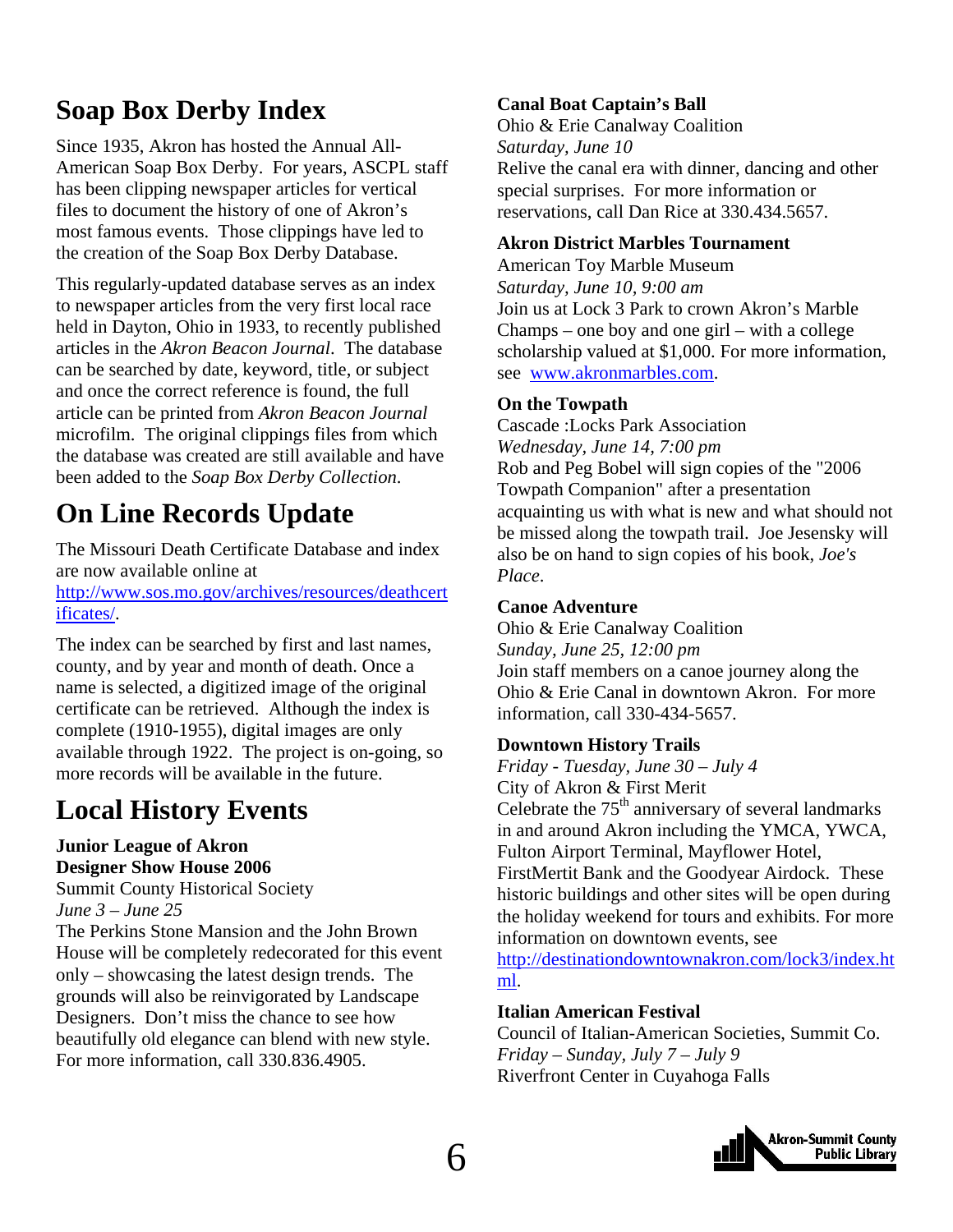<span id="page-6-0"></span>Join us for the homemade wine tasting contest and spaghetti dinner. For more information, see [http://www.it-am.org](http://www.it-am.org/).

### **Genealogy Events**

#### **Men of the 9th Ohio: Civil War and Genealogical History of the 9th Ohio Light Artillery**

Summit County Chapter of OGS *Saturday, June 17, 1:00 pm*  Harold George will appear in Civil War uniform and present a video show and display of Civil War artifacts at the Akron-Summit County Public Library. He will give tips on locating civil war veterans' gravesites and a "free" copy of his publication/pamphlet "How to Locate a Gravesite" to everyone present. For more information, see [http://www.acorn.net/gen/chapinfo.html#MEETIN](http://www.acorn.net/gen/chapinfo.html#MEETING_AND_PROGRAM) [G\\_AND\\_PROGRAM.](http://www.acorn.net/gen/chapinfo.html#MEETING_AND_PROGRAM)

#### **Planning your next Research Trip**

Hudson Genealogical Society *Saturday, June 17, 9:30 am*  Wallace Huskonen presents his tips for success. For more information, please contact [archives3@hudson.lib.oh.us](mailto:archives3@hudson.lib.oh.us).

#### **Finding your 'Family Tree' in the Probate and Clerk of Courts 'Forests'**

Summit County Chapter of OGS *Saturday, June 17, 1:00 pm*  Join us at the Court House where Deputy clerks from both the Clerk of Courts and Probate Court will be available for hands-on research.

#### **Getting Started in Family History**

ASCPL – Special Collections *Saturday, June 24, 10:00 – 11:00 am*  This orientation will include an overview of the genealogical resources available at the Akron-Summit County Public Library, suggestions for getting started, and tips for organizing your research. Held at the Main Library in downtown Akron the session is free and open to the public. For more information, call 330.643.9030.

#### **General Meeting**

Adoption Network Cleveland *Wednesday, June 14, 7:30 – 9:30 pm*  Free and open to the public. This meeting is held at Akron General Health and Wellness Center, 4125 Medina Road. For more information, call 216.881.7511.

#### **Roots in the Boot: Italian Genealogy & Heritage Conference**

RootsInTheBoot.org

*Friday & Saturday, July 14 - 15*  Join us for two days of Italian Genealogy & Heritage topics to be held in the David Lawrence Hall of the University of Pittsburgh campus. Conference registration fees range from \$65 to \$98. For more information, see [http://rootsintheboot.org/.](http://rootsintheboot.org/)

#### **Getting Started in Family History**

ASCPL – Special Collections *Tuesday, July 18, 6:30 – 7:30 pm*  This orientation will include an overview of the genealogical resources available at the Akron-Summit County Public Library, suggestions for getting started, and tips for organizing your research. Held at the Main Library in downtown Akron the session is free and open to the public. For more information, call 330.643.9030.

#### **Getting Started in Family History**

ASCPL – Special Collections *Saturday, August 19, 10:00 – 11:00 am*  This orientation will include an overview of the genealogical resources available at the Akron-Summit County Public Library, suggestions for getting started, and tips for organizing your research. Held at the Main Library in downtown Akron the session is free and open to the public. For more information, call 330.643.9030.

#### **Introduction to African American Research**  WRHS Genealogy Committee

*Saturday, September 16, 12:00 – 2:00 pm*  The class focuses on records from the present to the end of the Civil War with a brief introduction to locating a slave owner as well as resources at WRHS. The cost is \$ 15 with a late fee of \$ 5 for reservations made after September 9. For questions, contact Roger Ellsworth at (216) 229-7887.

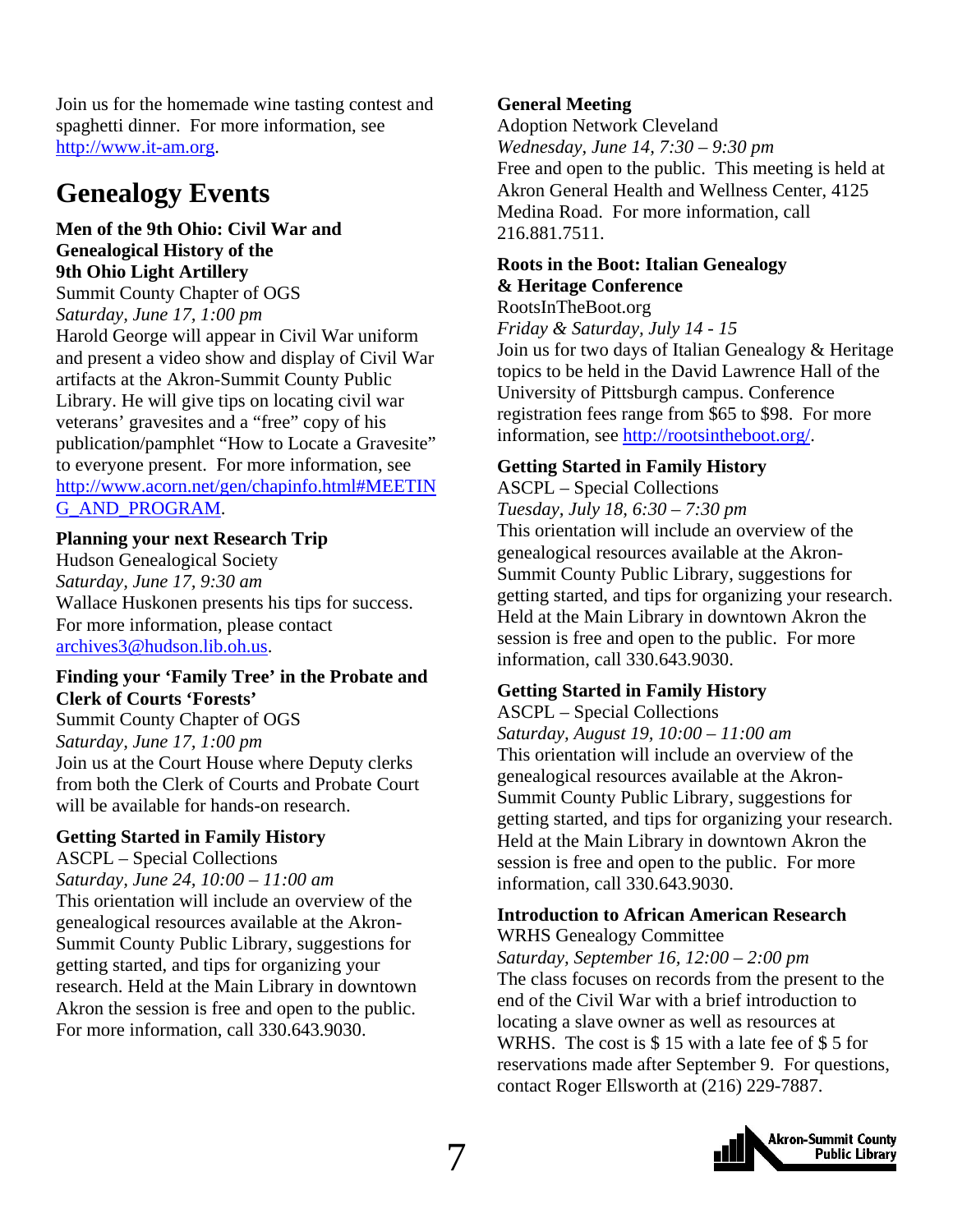#### <span id="page-7-0"></span>**Getting Started in Family History**

ASCPL – Special Collections *Tuesday, September 19, 6:30 7:30 pm*  This orientation will include an overview of the genealogical resources available at the Akron-Summit County Public Library, suggestions for getting started, and tips for organizing your research. Held at the Main Library in downtown Akron the session is free and open to the public. For more information, call 330.643.9030.

#### **Pennsylvania Genealogy Conference: The Keystone to your Heritage**

Genealogical Society of Pennsylvania & The Western Pennsylvania Genealogical Society *Friday & Saturday, September 29-30*  Join us for the first statewide genealogical conference to be held in the Commonwealth of Pennsylvania. A variety of topics will be covered in 287 sessions at the Sheraton Station Square Hotel in Pittsburgh.. Registration fees range from \$95 to \$135. For more information, see [http://pagenealogyconference.com/.](http://pagenealogyconference.com/)

#### **Genealogy 101**

WRHS Genealogy Committee *Saturday, September 30, 12:00 – 2:00 pm*  Learn about getting organized, interviewing, home sources, preservation, and a brief introduction to the internet and the WRHS Library. Cost is \$ 10 with a \$ 5 late fee for reservations made after September 23. For questions, contact Roger Ellsworth at (216) 229-7887 or [gen05wr@aol.com](mailto:gen05wr@aol.com).

### **We would like to thank the following for their generous donations:**

Richard Acker for 3 CDs: *Akron, Ohio Maps, 1882; Akron, Ohio Maps, 1870; Akron, Ohio Formerly Middlebury Maps, 1882.* 

Violet-Mae Barden for materials and periodicals pertaining to Irish and Canadian genealogical research.

Ima Gene Boyd for: *Descendants of Bishop Jacob Eash* by Jacob Eash.

Jewell Breedlove for *Coffee, Cream, and Sugar* by Jewell Breedlove.

Tommy Bruno and 91.3 the Summit Radio for *Handle With Care: Bandwidth 3.0* 

Patricia Davis for *The Westlake Family, Volume II.* 

Sue Edwards for additional historical materials for the Frank-Klein Family Collection.

Hal Fulton for four 16 mm films about the All-American Soap Box Derby and the Rubber Bowl.

Barbara Griffith for *Revolutionary War Patriots of Knox County, Ohio.* 

Michael Kelly for miscellaneous photographs of Akron.

David Lieberth for *John Poda: 72 Poems* by John Poda; *Lebende Bilder* by L. Heck; *Goethes sammtliches, lyrische, epische un dramatische werke*; *Borderland and the Blue Beyond* by Lee Gross Day and photograph album of the Canal Park Tower Apartments

David and Mary Evelyn Shabino for five photographs of Goodyear Theater Producations from the 1950s.

Warren Skidmore for CD: *Scudamore/Skidmore Family History* by Warren and William F. Skidmore.

Summit County Chapter of the Ohio Genealogical Society for: *The Ohio Storyteller* by James R. Snyder, M.D. (2 copies) and *Ancestral Stories of Charles L. & Ruth (Harris) Johnson.* 

Summit County Chapter of the Ohio Genealogical Society for three memorial books to honor deceased members: *Black Marriage Records, 1851-1905, Gallia County Ohio; Fayette County, Kentucky Records, Volume V, Will Books, 1793-1824; and Fayette County Kentucky Records, Volume III, Marriage Records, 1803-1850.* 

Tallmadge Historical Society for: *Official Roster of Ohio Soldiers, Sailors, and Marines in the World War, 1917-1918.* 

Charles A. Taormina for *Gratuity* by Charles A. Taormina.

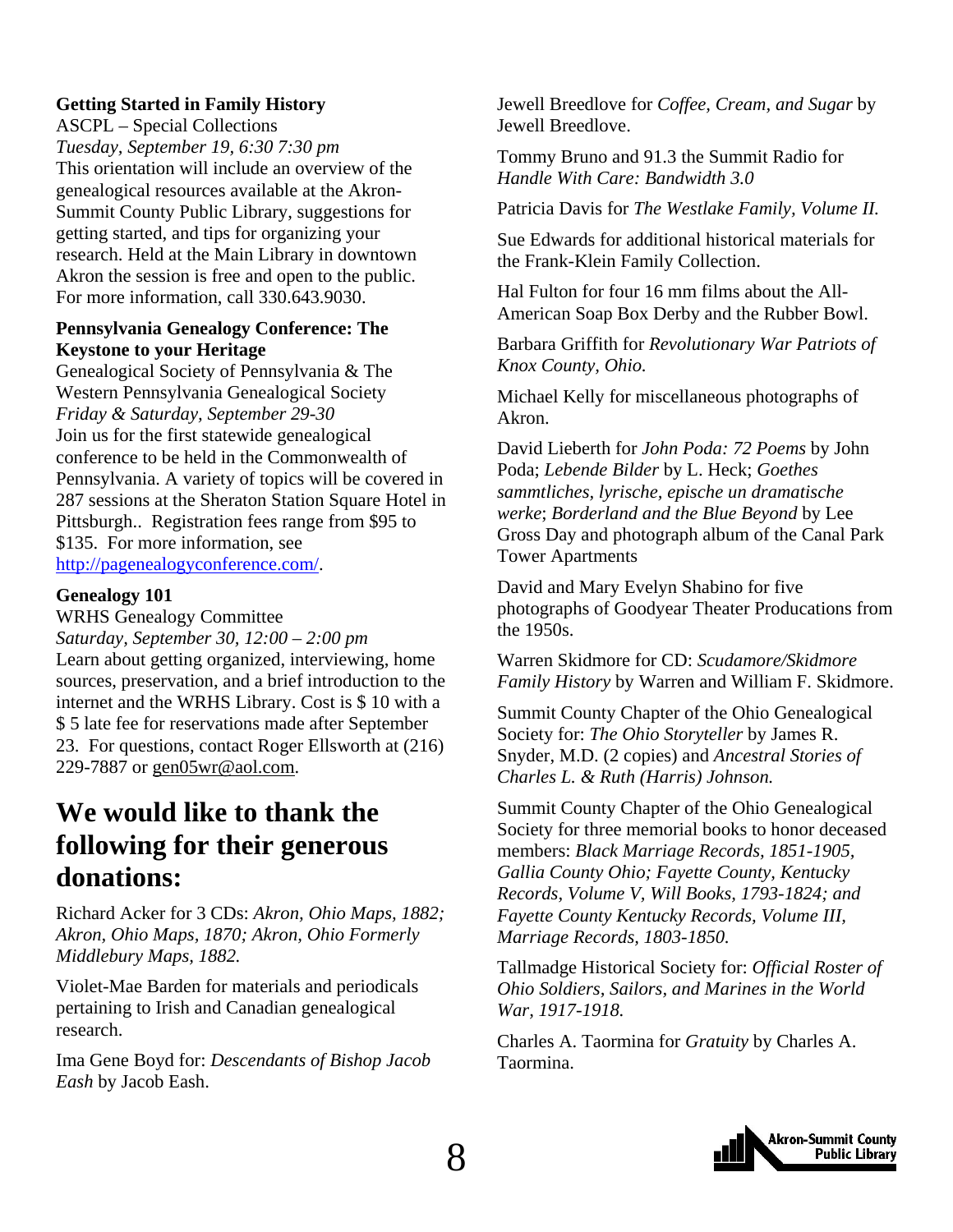<span id="page-8-0"></span>Ralph Witt for eighteen photographs and newsclippings pertaining to various crimes in Akron in the 1940s.

And to the *Sounds of Summit Local Music Collection:* 

Bill Hall for donations to the Sounds of Summit Project: 18 audiocassette recordings of local musical groups.

Douglas Hood for donations to the Sounds of Summit Project: two flyers and one poster.

### **New to the Collection**

#### **Alabama**

Clio, Alabama: A history Families of Genery's Gap Heritage of Cullman Co., Alabama Heritage of Etowah Co., Alabama Heritage of Madison Co., Alabama Heritage of Walker Co., Alabama Index to Divorce cases of the  $13<sup>th</sup>$  Judicial Circuit of Alabama 1816-1918

**Arkansas** 

Arkansas Pensioners 1818-1900

**California**  Santa Cruz County History Journal

#### **Canada**

Death notices from the Canada Christian Advocate 1858-1872 More notices from Methodist papers from 1830-1857

**England** 

Tudor & Stuart Muster Rolls

#### **Georgia**

Germans of Colonial GA 1733-83 Heritage of Lumpkin County, GA Marriages of Hancock Co 1806-50

#### **Germany**

Records of the Lutheran Church of Herschberg 1755-1839

#### **Illinois**

Illinois' German Heritage

#### **Indiana**

Combination Atlas Map of Boone Co. 1857 Atlas of Henry Co., IN

#### **Jews**

Dictionary of Ashkenazic given names Shtetl Finder Gazetteer

#### **Kentucky**

Atlas of Nelson & Spencer Counties Big Sandy Valley: A history of people & country Early Louisville, KY newspaper abstracts Estill Co. KY marriages 1808-1810 Estill Co. KY marriages 1810-1820 Ft. Knox cemeteries in Bullitt Co. Greenup Co. will abstracts 1822-60 Kentucky Ancestry KY Frontiersman Vol. 1(Woodford) KY Frontiersman Vol 2 (Woodford) Leslie Co marriages 1884-1894 1850 Federal census Mercer Co.

### **Maryland**

Abstracts of Kent Co. wills 1777-1816 African-American Collection (Kent) All Saints Church records 1816-1863 Allegany Co. MD indentures 1794-1846 Along the Baltimore & Ohio Railroad Ark and the Dove adventurers Buckeystown U. M. baptisms 1848-56 Deaths from the papers of Rev. John Runckle (Frederick Co.) Dorchester Co. Maryland marriages 1780-1815 Dorchester Co. Maryland marriages 1837-1860 Maryland Militia in the Rev. War Maryland Public Service Records from 1775-1783 Montgomery County families Patriots of Calvert & St. Mary's Co. Patriots of Harford Co., Maryland St. Benjamin's Church:Westminster MD St. George's Parish Harford Co. MD St. John's Episcopal baptisms 1866-92 St. John's Evan. Lutheran 1789-1802 St. Patrick's Catholic Church marriages & deaths 1819-1846 St. Peter's Episcopal Church records 1799-1830 (Frederick Co.) Washington Co. MD Obituary locator

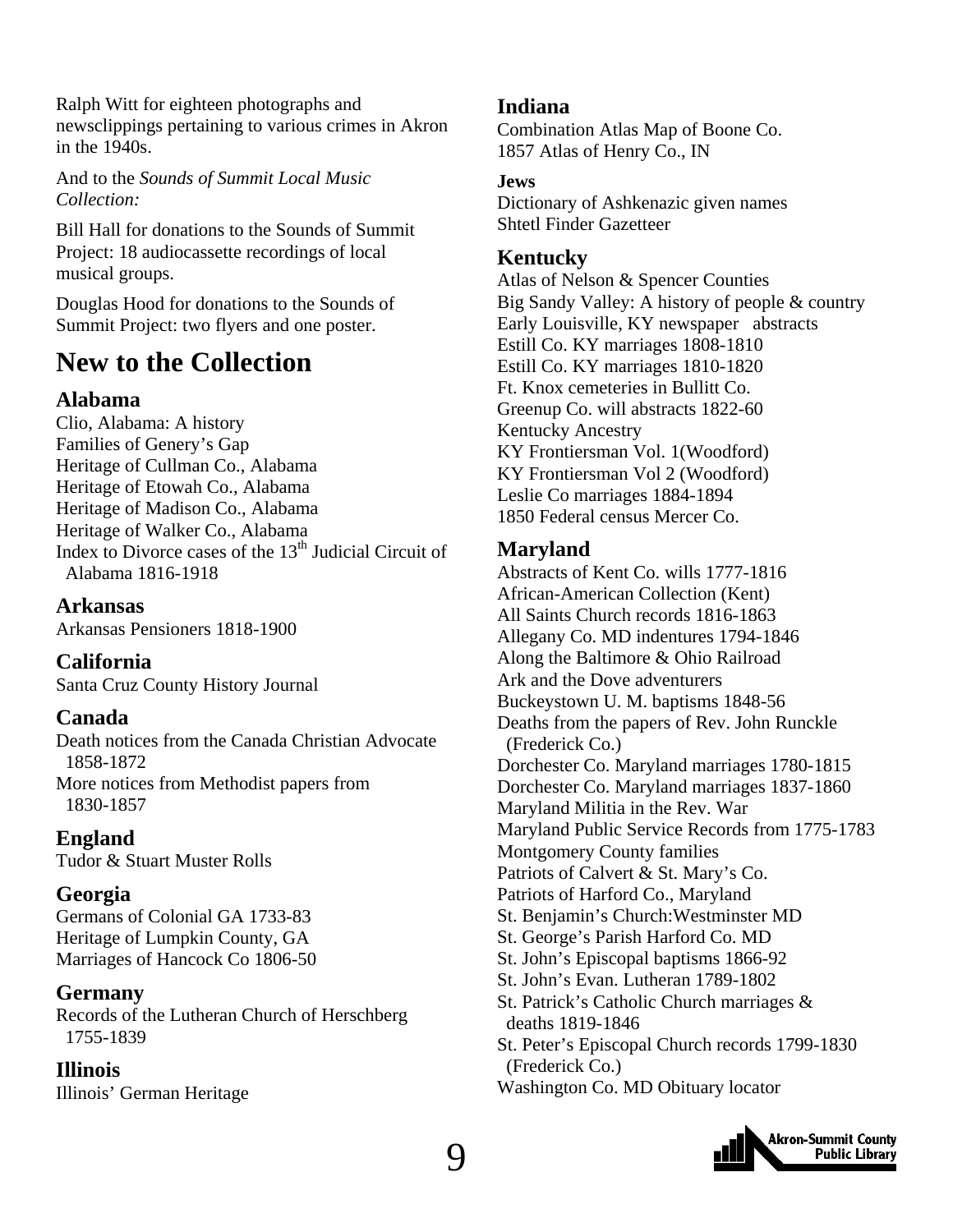#### **Manuals**

Genetic Genealogy DNA Testing Graveyard preservation primer Guide to finding your Ellis Island ancestors Memory Trees: family trees for scrapbookers

#### **Massachusetts**

Indian Deeds: land transactions in Plymouth

#### **Military**

Civil War diary of Sgt. Charles Smith of Mogadore, Ohio. Civil War living history reenacting Guarding the Trails: The  $11<sup>th</sup>$  Ohio Cavalry U. S. submarine men lost duringWW2

#### **Mississippi**

Early Records of Neshoba French & British land grants in the post Vincennes district 1750-1784 Marion Co., MS Misc. Records MS index of wills 1800-1900 Natchez Court records 1767-1805 Only a few bones: a true account of the Rolling Fork tragedy. Spanish & British Land Grants in MS Territory 1750-1784 Woodville Republican: Vol. 2 1840- 1847 (Wilkinson co.) Woodville Republican: Vol. 6 1884- 1891 (Wilkinson Co.)

#### **Missouri**

Gone to MO: From whence they... Montgomery Co. MS marriage index Old Account book entries 1837-1841 (Newton County)

#### **Native-Americans**

Cherokee Claims Continental Society Daughters of Indian Wars Eastern Cherokee census 1915-1922 Indian Wars & passive activities 1607-1900

#### **New York**

The Mills of Long Island Whitney Account Book (Long Island)

#### **North Carolina**

Abstracts of wills of Currituck & Dare Counties 1663-1850 Chowan Co deed books 1696-1723 Families of Cabarrus Co. 1792-1815 History of Mecklenburg Co 1740-1903 Johnston Co. Marriages 1764-1867 Marriages of Rutherford co 1779-1868 Mecklenburg Co marriages 1783-1868 Residents of Mecklenberg co 1762-90 Settlement of the NW Carolina Frontier Marriages of Wilkes Co 1778-1868

#### **Ohio**

Ashland Co., Ohio: Clear Creek Twp. Aurora: from the founding to the flood Brewing Beer in the Buckeye State Calvary cemetery inscriptions (Logan) Carroll Co. Plat Directory Civil War discharge abstracts (Fulton) Commercial Photographers in Akron from 1850-1900 (Summit) Dunkirk cemetery (Hardin) Five Generations in Washington Co. OH Franklin Co. will books G & H German Heritage guide to Ohio Glenville cemetery (Cuyahoga) Grace Baptist Cemetery Middleton (Warren) Guide to Gen resources (Hamilton) Hale Twp. cemeteries (Hardin) Hamilton Co burials (Delphi Twp) Hardin Co Birth index vol. 1 1908-1920 Hardin Co Birth index vol. 2 1921-1930 Hardin Co. OH elected officials Historic Highland Square (Summit) History of Hardin Co. OH Schools Holy Name cemetery (Butler) Images of Brecksville: (Cuyahoga) Index to 1850-1859 notices in the Canton Repository (Stark) Index to Hardin Co. Oh vets graves Index to Preston cemetery (Hardin) Index to the Veterans Military grave registration card file of Athens Co. Kenton History & Bio collection (Hardin) Marion Twp. cemeteries (Hardin) NSDAR cemetery readings vol. 1 (Fulton)

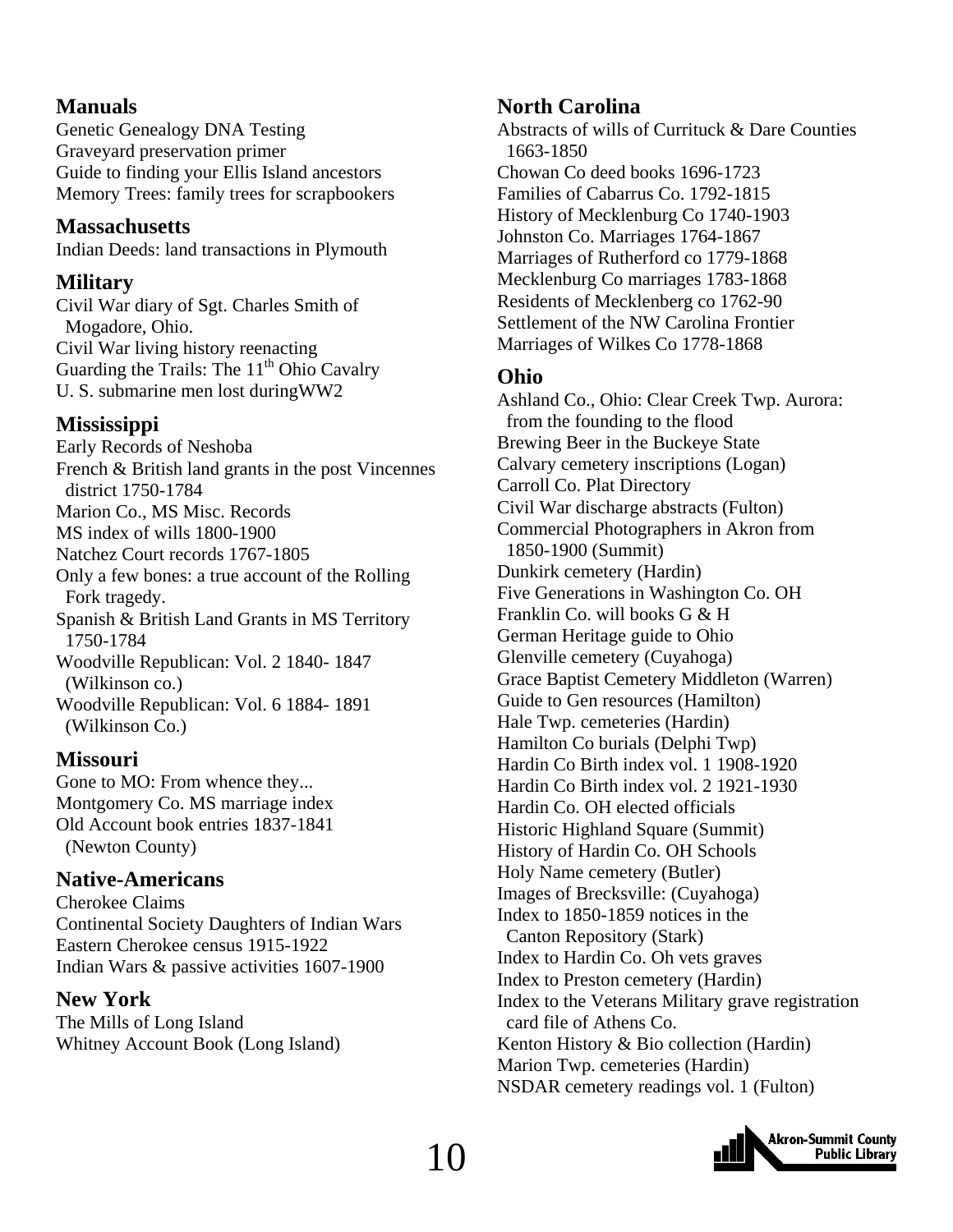#### **Ohio (continued)**

NSDAR cemetery readings vol. 2 (Fulton) OH war of 1812 soldiers families Pleasant Twp. cemeteries (Hardin) Preston Early burial permits (Hardin) Professional Journal of Michael Steck 1816-1829 (Fairfield) Red Line cemetery (Warren) Scioto Co. OH News abstracts 1866-69 St. Sebastian Parish, Akron OH Survey of canal-era historic resources J P Docket Wilkesville: Vinton Co. Warren Co OH marriages 1899-1901 Wood Co. OH Marriages 1820-1867 1850 Athens County census 1869 map of Hardin County Ohio 1998 Kenton Times Obituaries

#### **Pennsylvania**

Abstracts from the diary of the Rev. John Cuthbertson 1751-1790 Atlas of Adams Co., Pennsylvania Canonsburg Sesquicentennial 1952 Clearfield Co: Reminiscences of the past George M. Bedinger papers in the Draper Collection (York Co.) Pennsylvania births: Carbon, Monroe and Schuykill Counties Souvenir of the dedication of the new building for the citizens library Washington Co.: a 200 year reflection

#### **Scotland**

Barbados & Scotland links 1627-1877 Directory of Scots in the Carolinas 1680-1830

#### **South Carolina**

Abstracts of old 96 and Abbeville wills Charleston Co marriages 1877-1895 Early Anderson Co newspapers Edgefield Co deed books 13, 14, 15 Edgefield Co deed books 27, 28, 29 History of Edgefield Co., SC History of Marion Co., SC History of Marlboro County SC Index to A History of Richland Co. Irish found in SC 1850 census

#### **Tennessee**

Bedford Co. wills & vital records Century review of Maury Co. TN Davidson Co marriages 1789-1837 Davidson Co. wills 1816-1830 Dickson Co. TN cemetery records Early Tennessee Tax Lists Hamilton Co 1836 civil districts… Hoover Funeral records of Bedford Co. Land Recs of Davidson Co 1793-1803 Obion Co., TN marriages 1825-1860 History of Roane Co. 1801-1870 Robertson Co marriage book 2 1859-73 Williamson Co deed books 1800-1811 Williamson Co deed books C, D, & E Williamson Co wills 1800-1818 Wills & inventories of Rutherford Co. 1837 Shelby, TN tax list

#### **Virginia**

Colonial Clergy of Virginia Heritage of Wise Co. and the city of Norton 1856-2001 King Wm Co. from newspapers Mother Earth: Land grants in Virginia 1607-1699 Surveyors & Statesmen: Land measuring in Colonial Virginia Vital records of 3 burned counties: New Kent, King & Queen, King William 1787 census of Fayette Co., VA Patrick Co unrecorded docs 1791-1920

#### **West Virginia**

Braxton Co. WV cemeteries Vol. 1 History of  $7<sup>th</sup>$  Day Baptists in WV Index to Hardesty's Atlases of WV Roane Co. WV marriages 1919-1934 Tyler Co. WV Hardesty's Atlas Tales of Northern Webster County Where they lie: cemeteries of Southern Harrison Co. Wood Co. WV Hardesty's Atlas